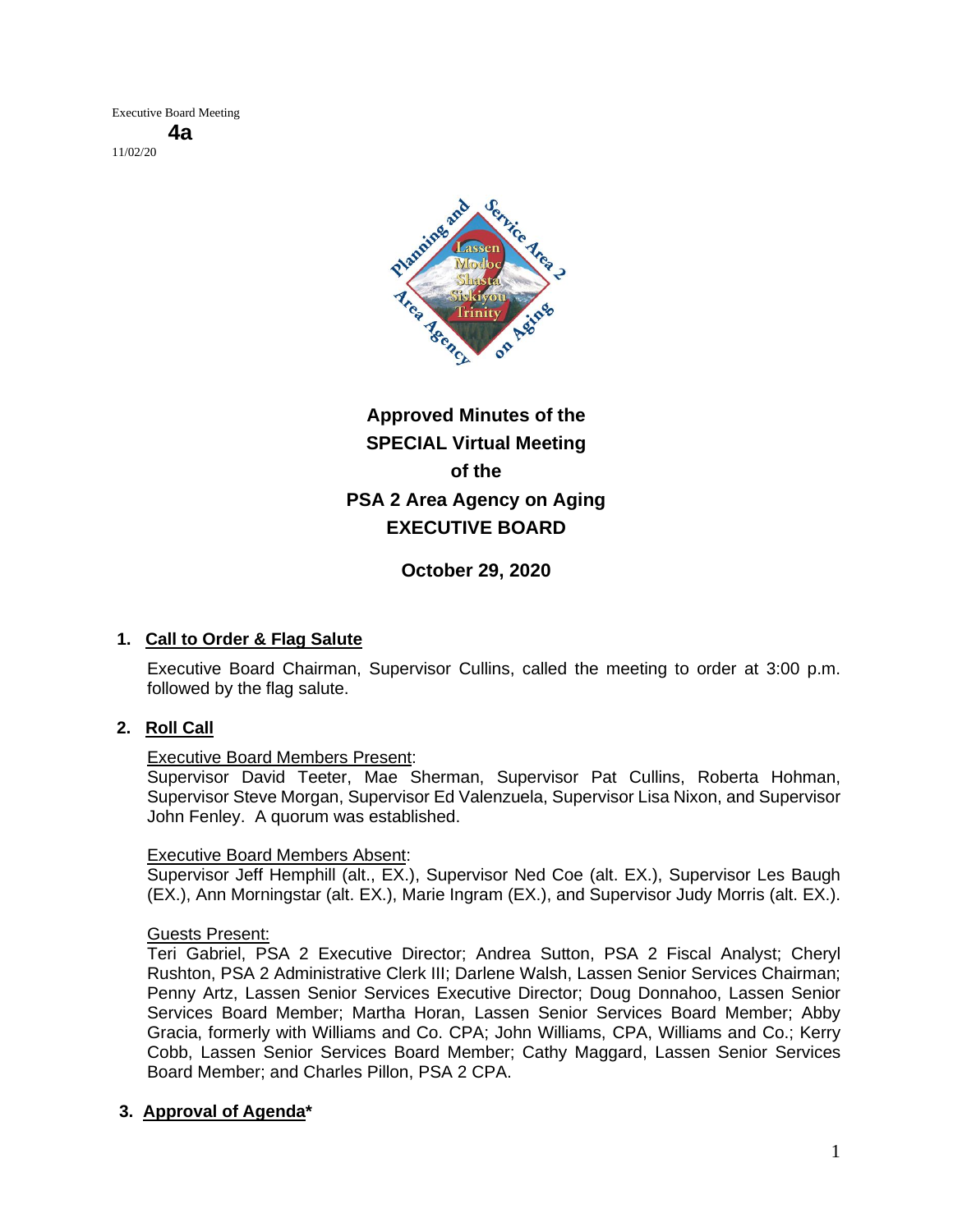#### **MSP: Supervisor Morgan motioned for the approval of the agenda, seconded by Supervisor Valenzuela, all aye, motion carried.**

#### **4. Open Session**

No comments.

#### **5. Approval to Accept PSA 2 AAA Findings Related to the Lassen Senior Services, Inc. FY 19/20 Audit\* -**

Director Gabriel explained that PSA 2 AAA staff has been working under the guidance of Charles Pillon, CPA to conduct PSA 2's FY 19/20 Single Audit. In doing so, PSA 2 has focused on an area of concern with the fiscal monitoring of Lassen Senior Services' (LSS) FY 19/20 Closeout in which unauthorized equipment purchases with PSA 2 funding was discovered. Communication was made to the LSS Executive Director and LSS Board Chairman requesting the funding be returned in the amount of approximately \$18,000. The funding has since been returned to PSA 2. In response to that concern, CPA Charles Pillon and the California Department of Aging requested that PSA 2 conduct a review of the entire fiscal year reporting for LSS. Documentation to support reported expenditures reported to PSA 2 was provided by the Executive Director of LSS; however, it was determined that there remained unsubstantiated and disallowed expenses. Charles Pillon, CPA further requested that other grants awarded to LSS be reviewed. PSA 2 staff requested documentation from the Lassen Transit Service Agency (LTSA) and the Lassen Plumas Sierra Community Action Agency (LPSCAA) grants from the LSS Executive Director; however, the requests went unanswered. PSA 2 staff retrieved the documentation directly from the LTSA and LPSCAA grant administrators and determined that the program expenses reimbursed by PSA 2 had been double billed and also reimbursed by the LTSA and LPSCAA grants.

There also remained concern with the status of the Families First Coronavirus Relief Act (FFCRA) funding released to LSS in April 2020 in the amount of approximately \$35,000. The funds were meant to support additional meals served to older adults during the pandemic. Despite many requests for information from LSS, at this time, there is still no evidence from LSS to indicate how the funding was spent, if it is currently being used to support the program or if the funding remains available for program services. Attempts to receive this information have been made by Certified Mail and email to the LSS Executive Director and the LSS Board Chairman.

The review of the LPSCAA grant indicated that \$30,203.48 was double billed and reimbursed to LSS; for the LTSA grant, \$14,603.52 was double billed and reimbursed to LSS; and unsubstantiated and disallowed expenses totaled \$14,845.03 for a total of \$59,652.03 which is potentially due to PSA 2. With the lack of response from LSS, PSA 2 was encouraged by its CPA to seek the assistance of Lassen County District Attorney to recover the funds due to PSA 2. Director Gabriel further explained that CDA confirmed PSA 2 is responsible for recovering the funds for disallowed or unsubstantiated expenses as they are of great concern.

Charles Pillon, CPA added that this monitoring conducted by the AAA is a required process as the funding is provided through a federal grant which is administered by the state to PSA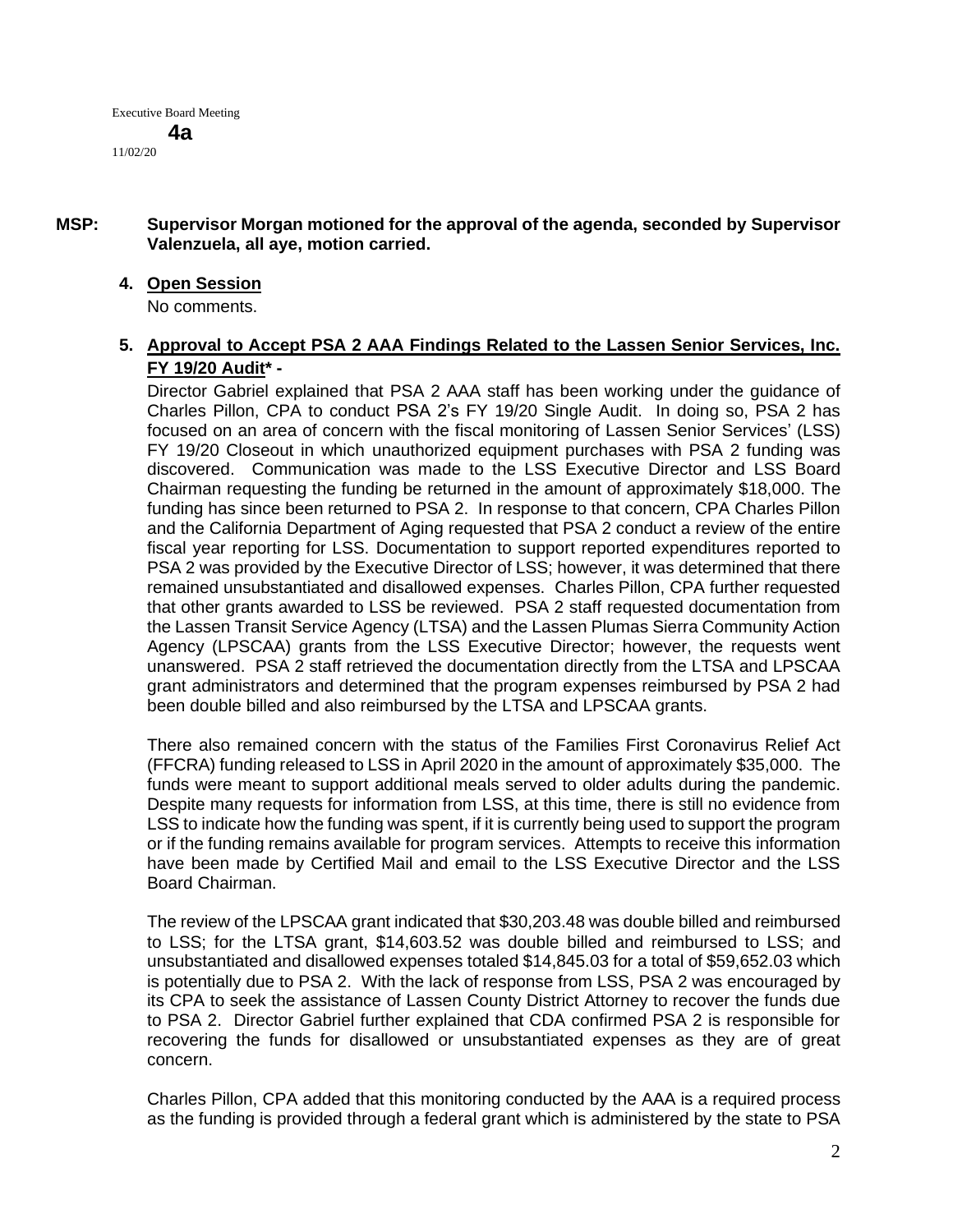> 2 and contracted out to service providers (subrecipients). The oversight of the funding is done in accordance with federal standards to ensure expenses charged to the grant are allowable and meet all requirements for the use of the funding. A similar review takes place when auditing PSA 2's federal and state funding awards. The review of LSS was not a targeted process. It was a monitoring which was conducted as routine. Mr. Pillon commended the PSA 2 staff for the monitoring conducted with LSS and other subrecipients. He further stated that he reviewed the materials of the LSS monitoring to verify the findings determined by PSA 2.

> Darlene Walsh, Chairman of LSS, introduced Abby Gracia who commented on the Families First Coronavirus Relief Act funding. Ms. Gracia addressed an email exchange which occurred between herself and PSA 2 fiscal staff regarding the reporting of the FFCRA funding and the misunderstanding of reporting these funds with the other grant expenses. She recommended the spreadsheets be revised and resubmitted.

> The LSS Chairman expressed her confidence that the issue could be resolved and requested the Executive Board's reconsideration in moving forward on the matter until LSS had the opportunity to resolve it.

> Director Gabriel responded that the funding for FY 19/20 closed out for eligible expenses at the end of June, so adjustments would be challenging; however, service providers were informed to report the FFCRA funding separately on different reporting spreadsheets as the deadline to spend down the FFCRA funding is September 30, 2021 for nutrition program expenses.

> Kerry Cobb stated she has returned to the LSS as a former Board member and stated her support for the program and its Director. She feels there is a miscommunication between LSS, the auditor and PSA 2.

> John Williams, CPA for LSS, stated that he would provide the documentation necessary to address the situation and feels LSS has done everything possible to remain in compliance with the program requirements. Mr. Williams agreed to provide additional documentation necessary to address the matter within the determined time frame.

> Supervisor Fenley inquired on the timeframe CDA has requested the funding be returned by LSS and the manner in which the recovery of funds would occur. Director Gabriel explained that the funding for FY 19/20 would be recovered by CDA during their next audit of PSA 2 which is tentatively scheduled for the spring of 2021. The review of prior FYs 16/17-18/19 would also be necessary per the request of CDA and the PSA 2 CPA. Should it be necessary to recover funds from FYs 16/17 & 17/18, the funding would need to be returned to CDA immediately they are in the process of closing out those audit years. Supervisor Fenley further inquired on the insurance in place to protect PSA 2 for the recovery of the funds. Director Gabriel responded that she would confirm with the PSA 2 insurance agent on coverage for the abuse of funds and liability.

> Supervisor Nixon inquired on the timing of the request for information from LSS to which Director Gabriel restated the timeline of the certified letters released to LSS - the most recent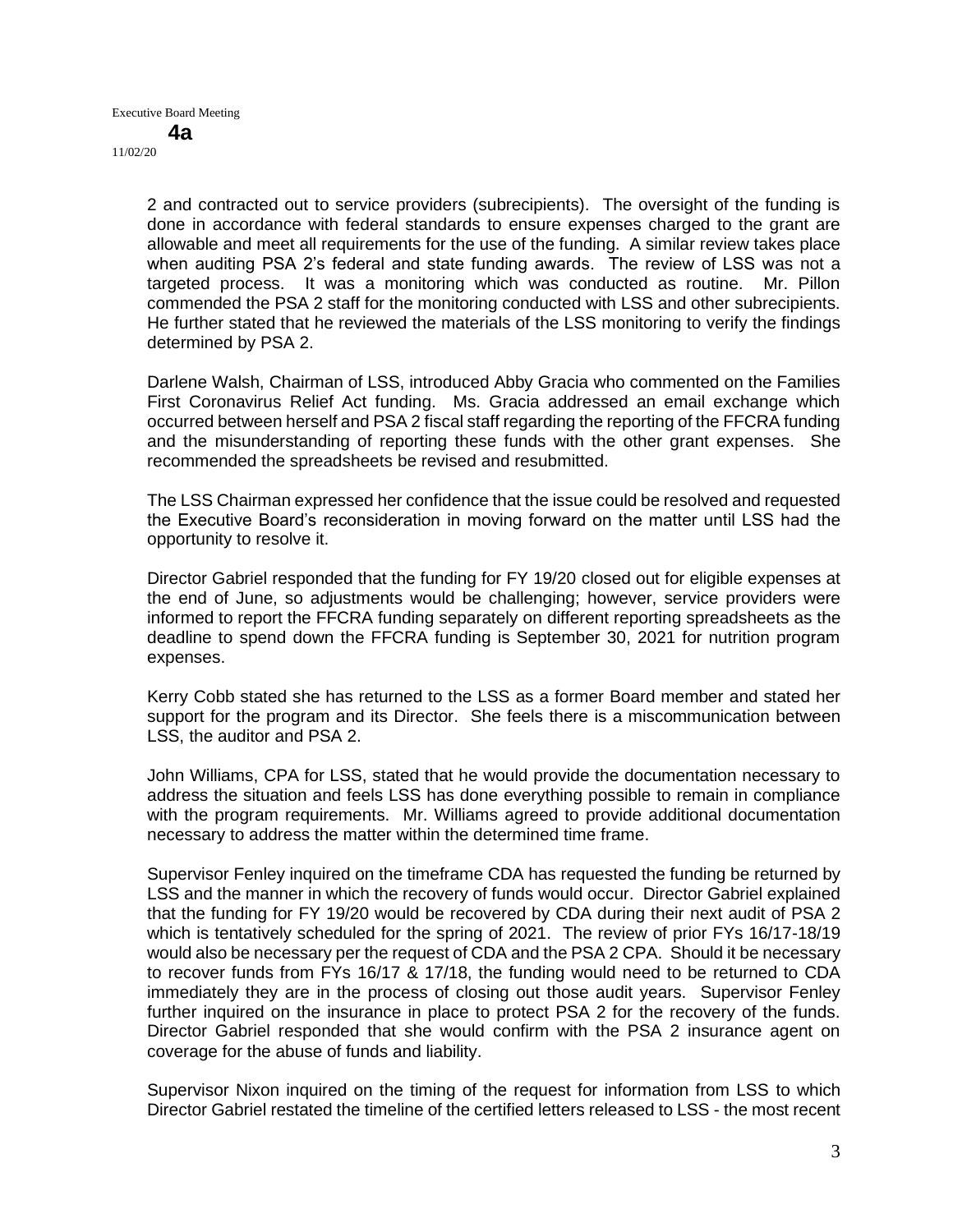> being on October 1, 2020 with a deadline of October 12, 2020 to submit any additional evidence of expenses for FY 19/20. At that time, PSA 2 also inquired on the status of the FFCRA funding. After receiving only a few new expenses to consider by the October  $12<sup>th</sup>$ deadline, the total amount of funds due to PSA 2 could only be slightly reduced and no further information has since been provided.

> The LSS Chairman stated that information on the final audit of LSS had not been received by their Board. Director Gabriel explained that the monitoring process is reviewed by the CPA during the routine single audit process for that fiscal year to which Charles Pillon added that he reviewed and agreed with PSA 2's monitoring findings of LSS. Mr. Pillon's role then becomes advisory to PSA 2 staff on next steps regarding the findings. If it is determined that the findings are substantiated, the amount due from LSS to PSA 2 will be included in the final audit as funds become identified as necessary to return to CDA. Mr. Pillon further stated that he agreed with LSS's CPA that a joint review of the findings would be helpful in substantiating the findings to which John Williams concurred. It is anticipated that the CPAs could review the findings within the next two weeks.

> Supervisor Teeter stated his concerns with the matter of double billing of both the PSA 2 and LTSA/LPSCAA grants and addressed the lack of CPA communication prior to this point. He further addressed the potential of fraudulent activity that is yet to be addressed.

> Upon inquiry, Director Gabriel stated that while Mr. Pillon's time to review the LSS findings would be above and beyond the fee to conduct the routine single audit, the cost would be absorbed accordingly. Mr. Pillon explained that the review of the service provider's fiscal records is a part of the monitoring process by PSA 2 and normally would not involve the CPA's review. It is due to the matter of concerns with LSS's FY 19/20 monitoring outcome that he was included to help determine the bottom-line total funds to be returned to PSA 2.

> Supervisor Valenzuela supported the two-week response from the CPAs and requested a written outcome for review and consideration. The Executive Board agreed to readdress the matter at the next regularly scheduled Executive Board meeting after the CPAs have reviewed the findings.

- **MSP: Supervisor Teeter motioned to allow the two CPAs to meet and withhold approving the findings until the next regular Executive Board Meeting on November 16, 2020, seconded by Supervisor Fenley, all aye, motion carried.** 
	- **6. Authorization to Forward Findings from Lassen Senior Services, Inc. FY 19/20 Audit to the Lassen County District Attorney\*** –

#### **MSP: Supervisor Fenley motioned to table Item 6 until the next PSA 2 Meeting, seconded by Roberta Hohman, all aye, motion carried.**

LSS Board member, Kerry Cobb, requested a copy of LSS's preliminary findings to which Director Gabriel agreed to provide the next day.